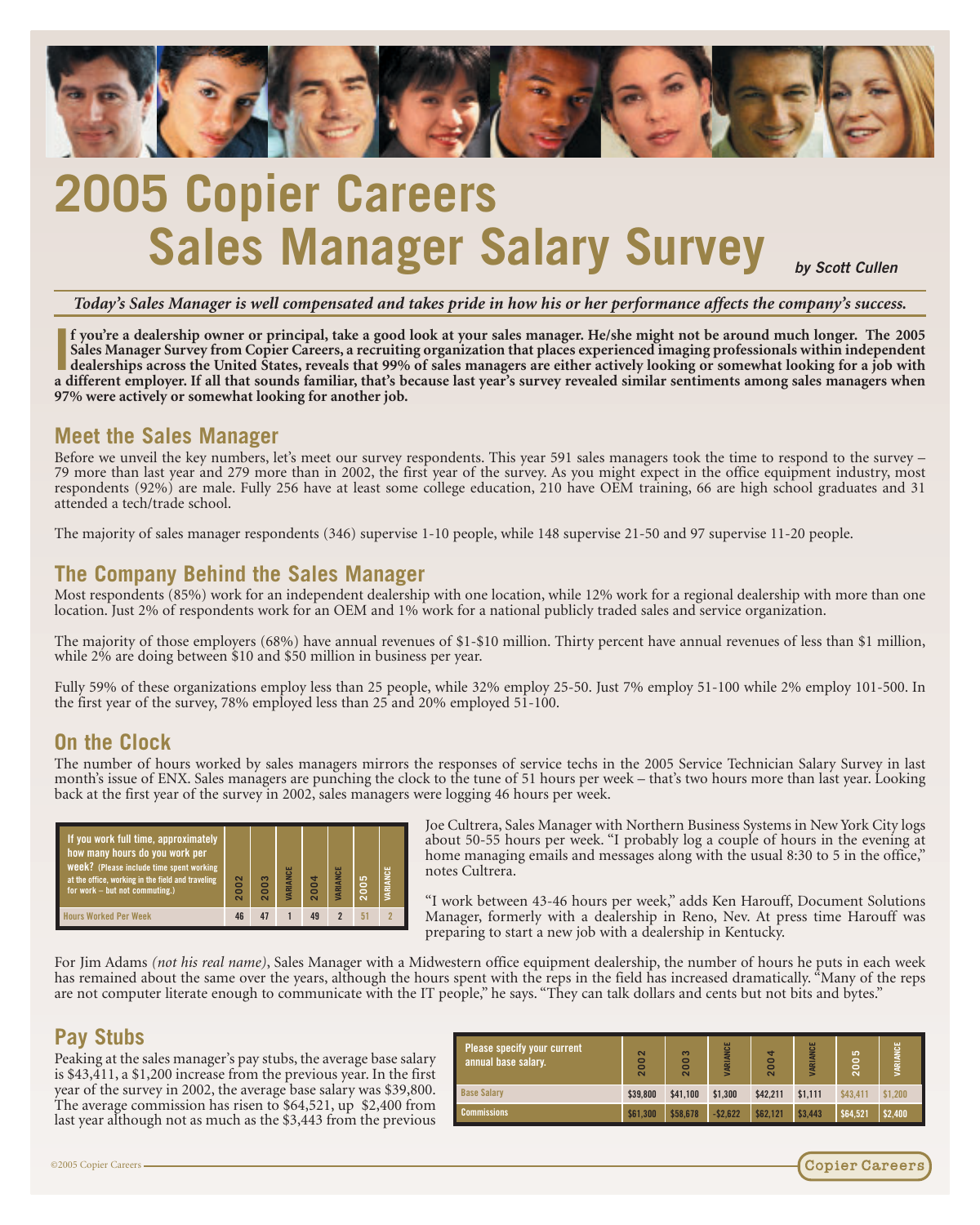year. For sales managers, this is a positive trend, considering that in 2003 the average commission was \$58,678, down \$2,622 from 2002."It seems as if their billables are billing out more," observes Dave Grandelis, Director of Recruiting for Copier Careers, in response to the upswing in commissions from last year to this year. "That may also be the result of a growing focus on solutions and added value above and beyond what they've been accustomed to making off the traditional hardware sales," adds Paul Schwartz, President of Copier Careers.

| Please specify the type(s) of<br>non-cash and indirect cash<br>rewards you received during<br>the past 12 months. | 2002<br>2003<br>2004<br>2005 |
|-------------------------------------------------------------------------------------------------------------------|------------------------------|
| 401(k) Match                                                                                                      | 81%<br>35%<br>31%<br>32%     |
| Day Care or Day Care Subsidy                                                                                      | 1%<br>1%<br>3%<br>3%         |
| <b>Sabbatical / Extended Vacation</b>                                                                             | 12%<br>9%<br>7%<br>1%        |
| <b>Stock Purchase Plan</b>                                                                                        | 34%<br>12%<br>5%<br>2%       |
| <b>Health Benefits</b>                                                                                            | 100%<br>100%<br>98%<br>99%   |
| <b>Further Education / Training</b>                                                                               | 3%<br>3%<br>2%               |
| <b>Company Car or Car Allowance</b>                                                                               | 97%<br>97%<br>78%<br>80%     |
| <b>Tuition Reimbursement</b>                                                                                      | 4%<br>2%<br>17%<br>12%       |
| <b>Company Paid Phone/Fax/Cable Modem/DSL</b>                                                                     | 54%<br>22%<br>33%            |
| <b>Certification Reimbursement</b>                                                                                | 0%<br>0%<br>0%<br>0%         |
| <b>Health Club Membership</b>                                                                                     | 0%<br>0%<br>0%<br>11%        |

Looking at other sources of income, 91% of respondents receive bonuses and other direct cash payments based on personal performance, while 48% earn additional income via company profit-sharing. Forty-four percent earn extra cash for project milestone completion.

Virtually all sales managers (99%) receive health benefits and 80% receive a company car or car allowance. Thirty-three percent have company-paid phone/ fax/cable modem/DSL lines, up 11% from last year when only 22% received these benefits. Tuition reimbursement is on the decline in this year's survey with only 12% enjoying these benefits compared to 17% in 2004. That is probably not a significant trend considering that most sales managers have settled into their careers and are no longer seeking to further their education.

The majority of respondents (42%) are satisfied with their overall compensation while 36% are neutral. Only 13% of respondents are dissatisfied and 9% are very dissatisfied with their compensation. Combined, that's down 2% from the previous year. Historically, only 12% of sales managers were dissatisfied or very dissatisfied with their compensation in 2002, the first year of the survey, reflecting the time period before the economy took a downturn.

"I'm pleased with my compensation, not overwhelmed," says Northern Business Systems' Cultrera. "As long as I'm hitting certain numbers in terms of revenue in the branch – and it isn't just dependent on hardware, but the bottom line on service – aftermarket and professional services, my comp plan is reasonably unlimited."

Adams is also somewhat pleased with his compensation. "The base is very satisfactory, but the bonuses are vague – based on sales, service and administration."

## **Things That Matter**

There were no real surprises in the responses to the things that matter most to sales managers about their jobs. Respondents were asked to check up to seven from a list of 38. The top seven things that matter most are:

- **1. Bonus opportunities 97%**
- **2. My work/job is important to the company's success 84%**
- **3. Financial stability of company 80%**
- **4. Benefits 79%**
- **5. Base pay 70%**
- **6. Recognition for work well done 65%**
- **7. Regular coaching and feedback on performance 58%**

Responses are generally consistent with last year's survey. The biggest increases are in "Bonus opportunities," which rose from 91% to 97% and "Ability to work with leading-edge technology," which also grew 6% from a modest 2% in 2004 to 8% this year. Compared to the first year of the survey in 2002, there are also some fairly minor differences among the top seven responses.

- **1. Bonus opportunities 81%**
- **2. My work/job is important to the company's success 81%**
- **3. Benefits 77%**
- **4. My opinion and knowledge is valued 71%**
- **5. Having the tools and support to do my job well 69%**
- **6. Financial stability of company 67%**
- **7. Regular coaching and feed back on performance 64%**

It's interesting to note that in 2002 only 62% of respondents mentioned "Base pay," while in 2005, only 56% said "My opinion and knowledge is valued."

| <b>Overall, how</b><br>satisfied are you<br>with your total<br>compensation<br>package? | <b>Wery Satisfied</b><br>Satisfied<br><b>Neutral</b><br><b>Dissatisfied</b><br><b>Very Dissatisfied</b> |
|-----------------------------------------------------------------------------------------|---------------------------------------------------------------------------------------------------------|
| 2005                                                                                    | 21%<br>21%<br>36%<br>13%<br>9%                                                                          |
| 2004                                                                                    | 19%<br>21%<br>36%<br>13%<br>11%                                                                         |
| 2003                                                                                    | 21%<br>28%<br>40%<br>8%<br>3%                                                                           |
| 2002                                                                                    | 23%<br>27%<br>38%<br>3%<br>9%                                                                           |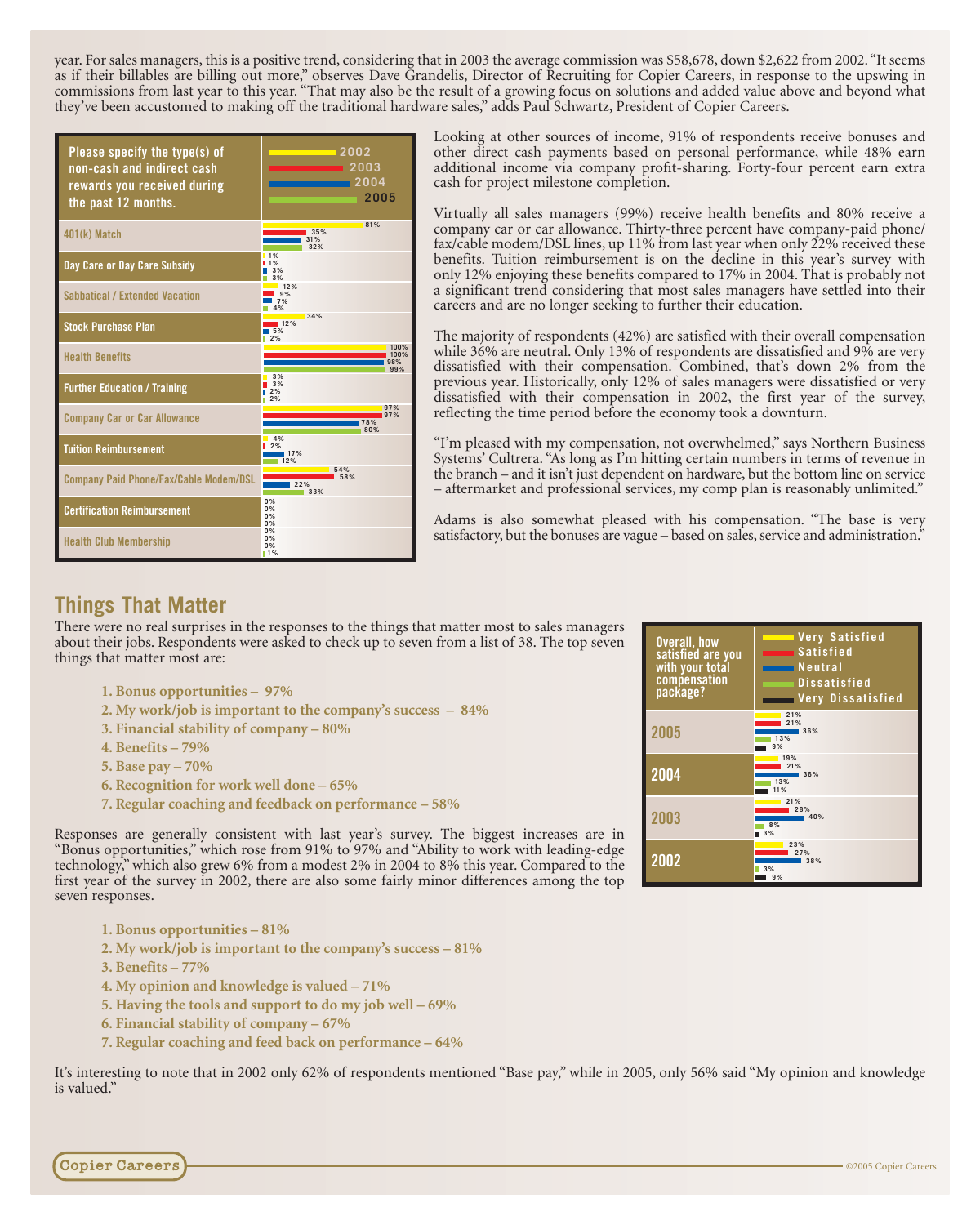Harouff is one of those sales managers who checks off "My work/job is important to the company's success." "I like to make a difference at work," explains Harouff. "What I do can show up on the bottom line; it's satisfying when I know I did my job."

He also feels that his opinion and knowledge is valued by his employers. "My employer hired me because of what I knew, and to some extent they let me use that to improve business. And it worked!"

"I've been here for 19 years and worked directly with the President of the company since 1995," adds Cultrera about Northern Business Systems. "Number one on my list is that the company's profitability is tied directly to mine. I'm constantly looking at that bottom line and how to do things better, what to sell and get higher margins."

What matters most to Adams is the financial stability of the company and the recognition for work well done. He believes his company is lacking in the latter. "When I came to the company it was only doing around \$50,000 in sales per month; since then we have moved up to \$180,000. All I hear is, 'Back in the '70s and '80s we did \$250,000.' Granted, they were competing against three companies in the metro area; now there are nine."

#### **Job Satisfaction**

When asked how satisfied they are with all aspects of their job, including benefits, compensation and other aspects of employment, the majority of respondents  $(52\%)$  are either very satisfied  $(25\%)$  or satisfied  $(27\%)$  and  $11\%$  are neutral. Some 18% of respondents are dissatisfied, an increase of 3% from the previous year, while those who are very dissatisfied remained the same as last year at 19%. "If anything can be derived from these responses, it's simply that there's a lot more to job satisfaction than being well-compensated and a lot of sales managers are concerned about their overall work environment, company culture, management issues and business policies," says Schwartz.

| What matters most to you about<br>your job?<br>(Please check up to 7 of the job-related<br>issues that are the most important to you.)<br><b>Top 10 Answers Shown Here</b> | $\overline{\mathbf{c}}$<br>8 | $\sim$<br>200 | VARIANCE | 4<br>$\dot{5}$ | VARIANCE | <b>SC</b><br>200 | VARIANCE       |
|----------------------------------------------------------------------------------------------------------------------------------------------------------------------------|------------------------------|---------------|----------|----------------|----------|------------------|----------------|
| <b>Bonus Opportunities</b>                                                                                                                                                 | 81%                          | 87%           | 6%       | 91%            | 4%       | 97%              | 6%             |
| My Work is Important to Company Success                                                                                                                                    | 81%                          | 79%           | $-2%$    | 81%            | 2%       | 84%              | 3%             |
| <b>Financial Stability of Company</b>                                                                                                                                      | 67%                          | 72%           | 5%       | 80%            | 8%       | 80%              | $0\%$          |
| <b>Benefits</b>                                                                                                                                                            | 77%                          | 79%           | 2%       | 79%            | n%       | 79%              | 0 <sup>%</sup> |
| <b>Base Pay</b>                                                                                                                                                            | 62%                          | 64%           | 2%       | 71%            | 7%       | 70%              | $-1%$          |
| <b>Recognition for Work Well Done</b>                                                                                                                                      | 61%                          | 64%           | 3%       | 65%            | 1%       | 65%              | 0 <sup>%</sup> |
| <b>Regular Coaching &amp; Performance Feedback</b>                                                                                                                         | 64%                          | 64%           | $0\%$    | 59%            | $-5%$    | 58%              | $-1%$          |
| My Opinion & Knowledge is Valued                                                                                                                                           | 71%                          | 69%           | $-2%$    | 56%            | $-13%$   | 56%              | 0 <sup>%</sup> |
| Having Tools & Support to Do My Job Well                                                                                                                                   | 69%                          | 68%           | $-1%$    | 54%            | $-14%$   | 54%              | $0\%$          |
| <b>Understanding Company's Business Strategy</b>                                                                                                                           | 44%                          | 41%           | $-3%$    | 45%            | 4%       | 47%              | 2%             |

Harouff though was generally satisfied with his previous employer and has found working in the copier industry a rewarding experience."Going out and solving customer problems can be rewarding," notes Harouff. "And because of my background, I can also help improve the dealership."

#### **Pounding the Pavement**

Whether they're satisfied or not, sales managers are a mobile breed, keeping an eye out for new and improved opportunities. Consider that 41% of respondents are actively looking for another job, a 9% increase from last year, while 58% are somewhat looking. That figure is down 7% from the 2004 survey. Only 1% compared to 3% last year say they aren't looking for a job with a different employer. In 2002 and 2003, the first two years of the survey, 15% of respondents were not looking.

Harouff recently left his current dealership to join another company. "I just took another position with a company in Louisville for two reasons: I like Kentucky as a place to raise my family and I have more growth potential with this new company," notes Harouff.

While Harouff recently switched employers, Cultrera is firmly entrenched with Northern Business Systems. "I guess I'm in that very, very small minority," says Cultrera. "But I'd be foolish if someone knocked me upside the head [with and any solution] Cultumeral and any solution and any solution and any solution and any solution and any solution and any solution and solution and offer], but I am nowhere near actively looking and haven't even thought about in many years."

| iys<br>an<br>t it | <b>RIC YOU CUITERLY FOUNTILE FOR 4</b><br>job with a different employer? | $\tilde{a}$<br>$\bullet$<br>$\bar{\mathbf{N}}$ | ឌ<br>$\overline{20}$ | VARIANCE       | $\overline{a}$<br>$\overline{20}$ | VARIANCE | 2005 | <b>VARIANCE</b> |
|-------------------|--------------------------------------------------------------------------|------------------------------------------------|----------------------|----------------|-----------------------------------|----------|------|-----------------|
|                   | <b>Yes. Actively</b>                                                     | 31%                                            | 27%                  | $-4%$          | 32%                               | 5%       | 41%  | 9%              |
|                   | Yes, Somewhat                                                            | 54%                                            | 58%                  | 4%             | 65%                               | 7%       | 58%  | $-7%$           |
| elp<br>of         | <b>No</b>                                                                | 15%                                            | 15%                  | 0 <sup>%</sup> | 3%                                | $-12%$   | 1%   | $-2%$           |
| $\Omega$          |                                                                          |                                                |                      |                |                                   |          |      |                 |

**Are you currently looking for a**

However, in the Midwest, Adams is looking. "I moved here from Montana to he out a friend get his business back in order," he says. "I really miss the people Montana. It's more laid-back and honest. The customer wants to stab you too much here."

Topping the list of why sales managers are looking or keeping their options open is "Higher compensation" (83%), followed by "Job market opportunities are too good to pass up" (78%), and "Don't like present company's management/culture" (39%). "I think everybody who does sales is looking to make more money, finding a way to do it, are always on edge and keeping their eyes open for opportunities, observes Grandelis.

"I also think some of the capital coming out of the bank and being reinvested into opening new branches has probably created some job opportunities for these managers," he adds. "Some of these guys running \$1-\$3 million dealerships are maybe looking for a \$10, \$20 or \$30 million dealership, along with an opportunity to open up a satellite office and have more support behind them. Maybe that's one of the reasons they're looking – at least that's the impression I'm getting when I talk to sales managers around the country."

Other popular responses to this question include "Personal/family needs" (28%), "Seeking less stress" (22%), "Move to a different geographical area" (21%) and "More interesting work" (20%).

| If Yes, why are you looking for a<br>new job?       | $\mathbf{\Omega}$<br>8<br>$\bar{\mathbf{c}}$ | S<br>ë<br>$\bar{\mathbf{v}}$ | VARIANCE        | 2004 | VARIANCE       | Ю<br>200 | <b>VARIANCE</b> |
|-----------------------------------------------------|----------------------------------------------|------------------------------|-----------------|------|----------------|----------|-----------------|
| <b>Stock Options</b>                                | 77%                                          | 34%                          | $-43%$          | 12%  | $-22%$         | 9%       | $-3%$           |
| <b>More Dynamic Company</b>                         | 54%                                          | 64%                          | 10 <sup>%</sup> | 14%  | $-50%$         | 16%      | 2%              |
| <b>Personal / Family Needs</b>                      | 33%                                          | 22%                          | $-11%$          | 23%  | 1%             | 28%      | 5%              |
| <b>Want to Join a Start-up Company</b>              | 1%                                           | 5%                           | 4%              | 2%   | $-3%$          | 2%       | 0 <sup>%</sup>  |
| <b>More Job Stability</b>                           | 3%                                           | 12%                          | 9%              | 11%  | $-1%$          | 12%      | 1%              |
| Move to a Different Geographical Area               | 14%                                          | 18%                          | 4%              | 18%  | 0 <sup>%</sup> | 21%      | 3%              |
| <b>Higher Compensation</b>                          | 82%                                          | 78%                          | $-4%$           | 79%  | 1%             | 83%      | 4%              |
| <b>More Responsibility</b>                          | 12%                                          | 11%                          | $-1%$           | 4%   | $-7%$          | 3%       | $-1%$           |
| <b>More Interesting Work</b>                        | 12%                                          | 46%                          | 34%             | 22%  | $-24%$         | 20%      | $-2%$           |
| <b>Don't Like Present Company Management</b>        | 44%                                          | 53%                          | 9%              | 44%  | $-9%$          | 39%      | $-5%$           |
| <b>Job Market Opportunities Too Good to Pass Up</b> | 56%                                          | 46%                          | $-10%$          | 51%  | 5%             | 78%      | 27%             |
| <b>Seeking Less Stress</b>                          | 44%                                          | 46%                          | 2%              | 44%  | $-2%$          | 22%      | $-22%$          |